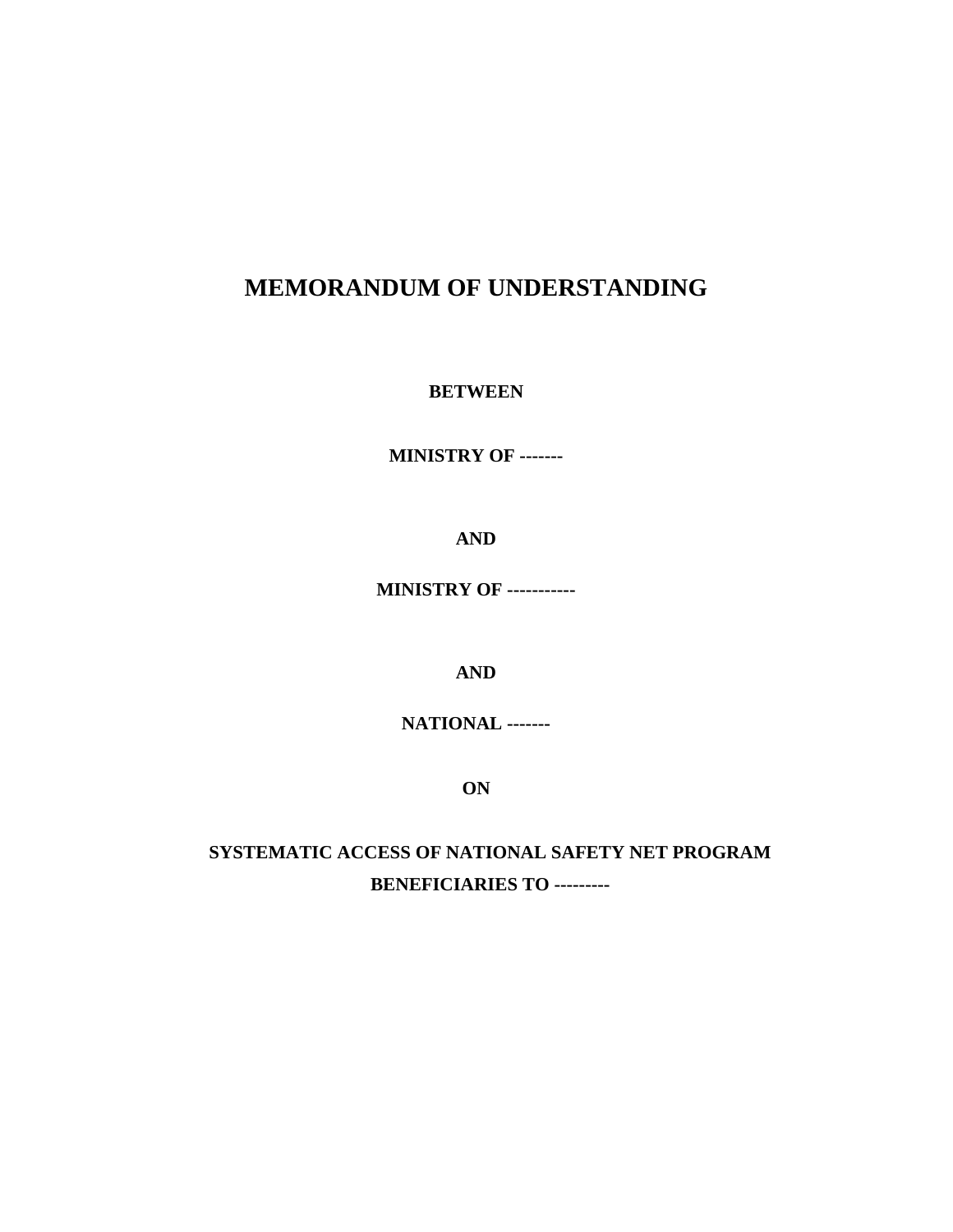This **MEMORANDUM OF UNDERSTANDING** (hereinafter referred to as the "MOU") is entered into on this…………….…… Day of ………………… 2021

#### **BETWEEN**

**Ministry -------**of P.O Box **----------** Nairobi, Kenya (Hereafter refried to as "-----," which expression were the context so admits includes its successors and assigns) of the other part, all parts hereafter jointly referred to as the "Parties".

#### **AND**

**-------------** whose physical address is ------------ Road, ------- House, P. O. Box **--------** Nairobi, Kenya (hereinafter referred to as "---------") which expression will where the context so admits include its successors and assigns of the one part;

#### **AND**

**National --------** a state corporation established under the provisions of the --------- Act No.9 of 1998 and of **P. O. Box ---------** Nairobi, Kenya (hereinafter referred to as the "-------" which expression will where the context so admits include its successors and assigns) of the one part;

**Abbreviations**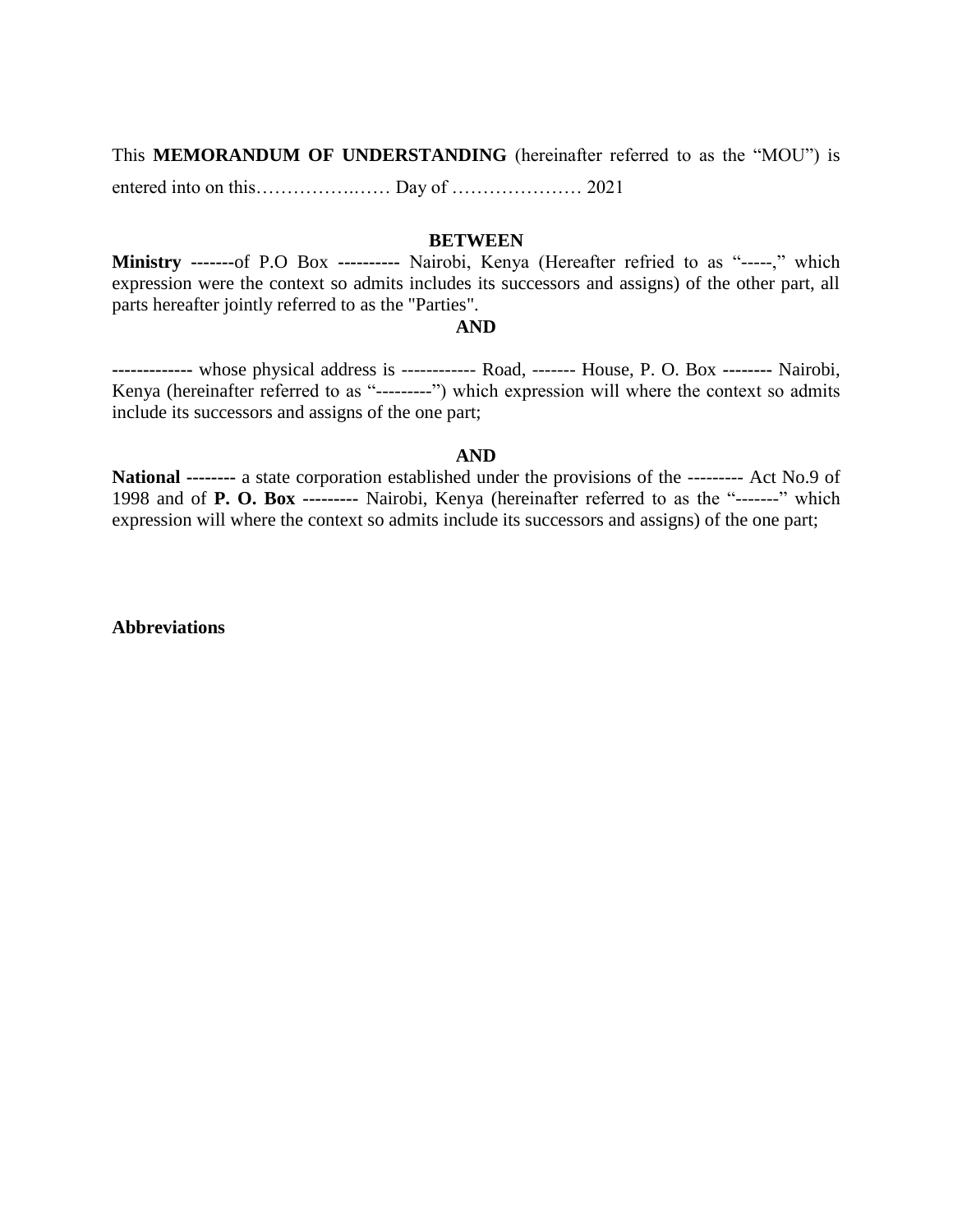**WHEREAS,** the Kenya Social Economic & Inclusion Project (KSEIP) is a program aimed at strengthening social protection delivery systems; increasing access to social and economic inclusion interventions; and improving the shock responsiveness of the Safety Net System;

- a) **WHEREAS,** one of the components of KSEIP is to progressively increase health insurance coverage to all National Safety Net Programme (NSNP) beneficiaries.
- b) **WHEREAS**, the National Government and County Governments (who may jointly be referred to as the "Government of Kenya") are constitutionally mandated under Article 43(1) of the Constitution of Kenya to accord every person with the right to the highest attainable standard of health.
- c) **WHEREAS,** the provision of Universal Health Coverage (UHC) is a key priority for the Government of Kenya.
- d) **WHEREAS,** the Parties share similar objectives with respect to healthcare and therefore wish to cooperate on areas of mutual concern to achieve the desired results of the NSNP program.

**NOW, THEREFORE**, the Parties agree to cooperate as follows:

# **ARTICLE 1: Objective**

Establish a framework for collaboration for scaling up health insurance coverage for the National Safety Net Program (NSNP) beneficiaries.

### **ARTICLE 2: Areas of Cooperation**

The Parties agree to cooperate in the following:

- 1. Collaboration to ensure allocation of funding for -------premiums for ------ beneficiaries.
- 2. Collaboration in sensitization & enrolment of --------- beneficiaries to --------
- 3. Collaboration in communications & feedback arrangements including Grievance &Case Management on --------- coverage of ---------beneficiaries
- 4. Collaboration in monitoring, evaluation and reporting on performance of programs
- 5. Collaboration in systems integration data sharing protocols, database management
- 6. Collaboration in capacity building and technical assistance to the key stakeholders/ parties

### **ARTICLE 3: Responsibilities and Commitments of the Parties**

**------------------------------------------------------------------------------------**

- 1. To identify, target and register potential -------- beneficiaries.
- 2. To provide -------- and -------- with comprehensive up to date data necessary for enrolment of -----------beneficiaries with detailed parameters including name, nearest healthcare facility, telephone contacts etc.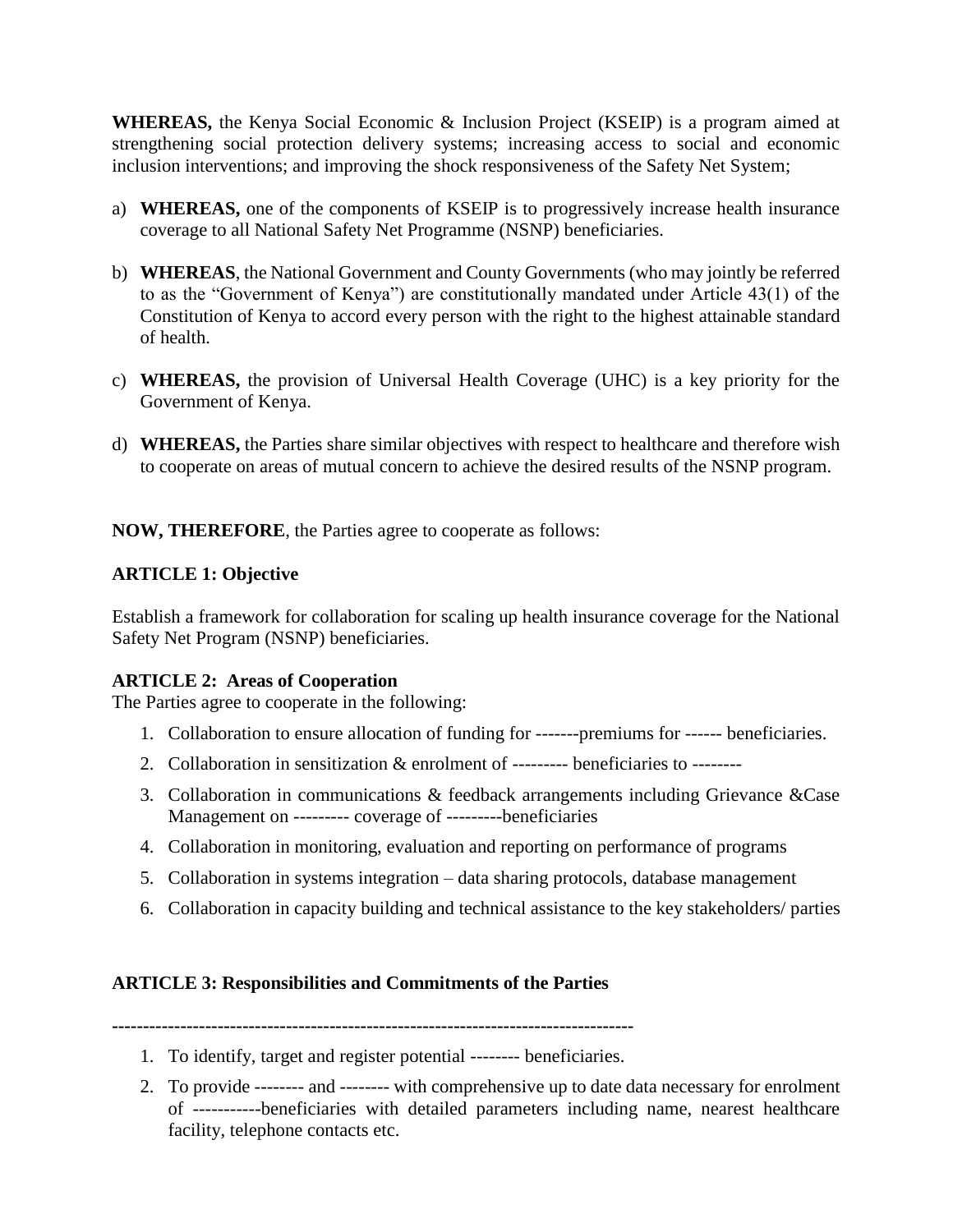- 3. To address and/ or refer complaints and grievances from -------- beneficiaries to concerned parties.
- 4. To support mobilization of ---- beneficiaries for enrolment, sensitization and uptake of services
- 5. To report on the implementation of the MOU

#### **Ministry of ---------**

- 1. To progressively scale up health insurance coverage for NSNP beneficiary households from the current 18% (223,000 households) under the Universal Health Coverage (UHC) scheme in addition to the Health Insurance Subsidy Programme (HISP) allocations under the Medium Term Expenditure Framework (MTEF) in the Ministry.
- 2. To allocate adequate funds for the ------- beneficiaries annual -------- cover
- 3. To ensure timely disbursement of premiums to ----- upon receipt from exchequer.
- 4. To collaborate with counties on delivery of quality health Services as per the ------benefit package.
- 5. To facilitate periodic reports on utilization of health care services by -------- beneficiaries

#### **National ----- Board of Management**

- 1. To enrol --------- beneficiaries and update of beneficiary information.
- 2. To facilitate choice of outpatient facility.
- 3. To issue -------- cards to all enrolled -------- beneficiaries.
- 4. To sensitize and educate beneficiaries on ------- and accruing benefits.
- 5. To reimburse healthcare services consumed by the -------beneficiaries
- 6. To prepare periodic reports on status and uptake of services, enrolment and performance of the subsidy programs
- 7. To facilitate resolution of complaints related to ------- services for ------- Beneficiaries

### **ARTICLE 4: Joint Responsibilities**

- 1. To develop Application Programming Interfaces (APIs) for linkage, integration and secure mutual exchange of information.
- 2. To jointly sensitize beneficiaries on -------- benefits, Grievance and Case Management.
- 3. To support capacity building of key stakeholders/parties.
- 4. To jointly undertake performance monitoring and evaluation of the programs.
- 5. To develop and continuously update the standard operating guidelines and key messages for enrolment and Grievance and Case Management.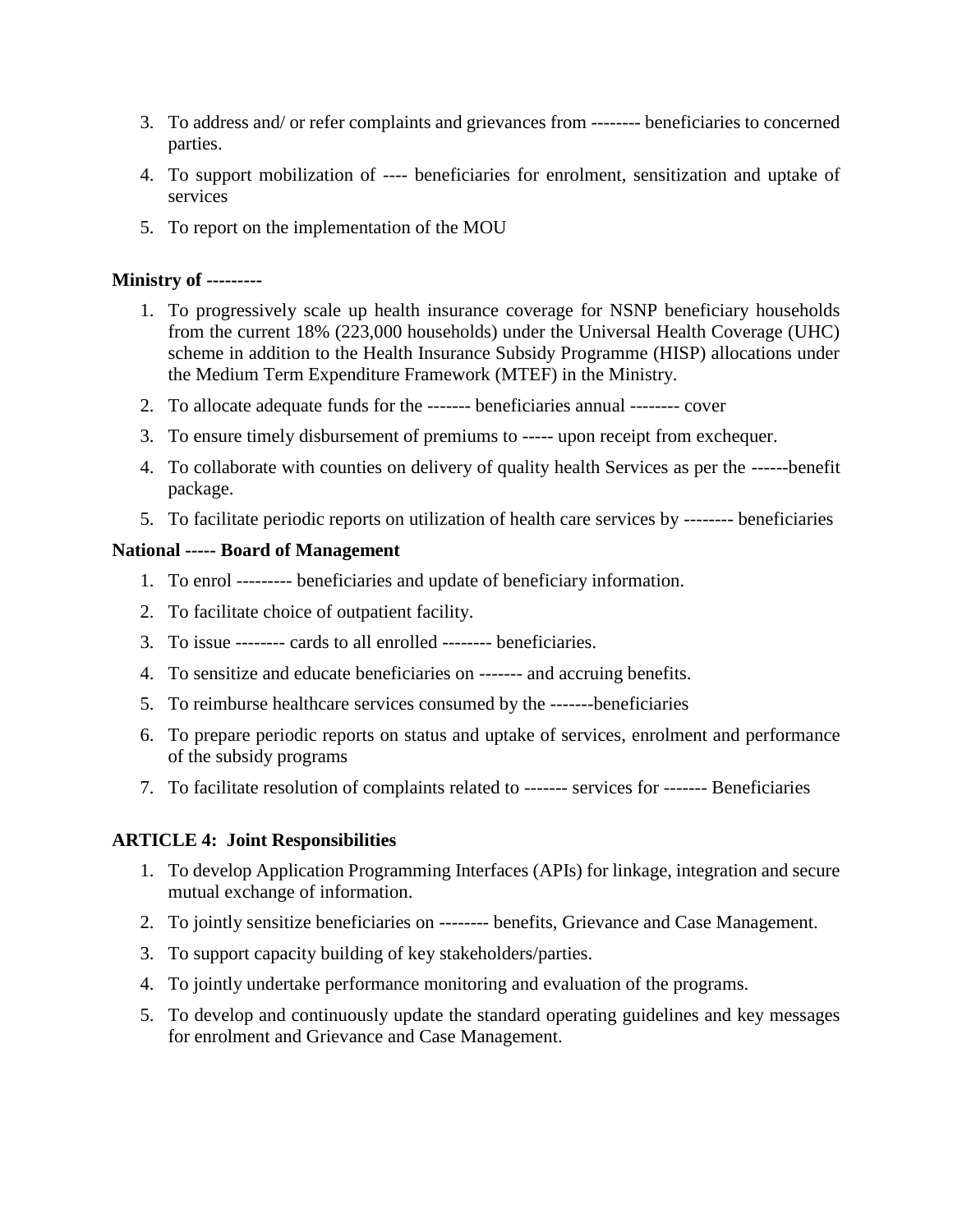### **ARTICLE 5: Joint Implementation Committee**

- 1. Promptly after this MOU comes into effect, the parties will form a joint implementation committee comprised of three (3) members nominated by each party.
- 2. SDSP to appoint all nominated member(s) to the Joint Implementation Committee.
- 3. The purpose of the joint implementation committee will be:
	- $\triangleright$  To design implementation and reporting tools,
	- $\triangleright$  Monitor and evaluate enrolment, quality of services,
	- $\triangleright$  Jointly set annual targets on coverage of -------- into -------
	- $\triangleright$  Develop data sharing protocols,
	- $\triangleright$  Develop implementation plan and oversee implementation of this MOU,
	- $\triangleright$  Discuss any challenges as well as ensure effective communication between the parties.
- 4. MOH will chair the Joint Implementation Committee.
- 5. The State Department of ------------ will be the secretariat to the Committee and convener of the meetings
- 6. All eligible expenses of the joint implementation committee will be met by KSEIP.
- 7. The Joint Implementation committee will report to KSEIP National Coordination & implementation committee (KNCIC).

### **ARTICLE 6: Funding and Resources**

- 1. The conduct of activities for the enrolment of ------- beneficiaries into ------- as enumerated above in Article 3 and Article 4 will be funded as provided in the KSEIP project documents.
- 2. The operations of this MOU, specifically relating to logistics related to Article 5 and any other engagements that may arise relating to the implementation of this MOU will be funded on terms to be mutually determined and agreed upon and will be subject to availability of funds and other resources to the Parties.

### **ARTICLE 7: Confidentiality**

- 1. Each Party shall undertake to preserve the confidentiality of information, documents or data received from the other party during the implementation of this MOU. Such information shall not be communicated to any third party without prior express consent of both Parties.
- 2. Technical documents and information received from a Party shall only be used for purposes approved by both Parties and Parties shall not disclose them to a third party without the prior consent of the Parties.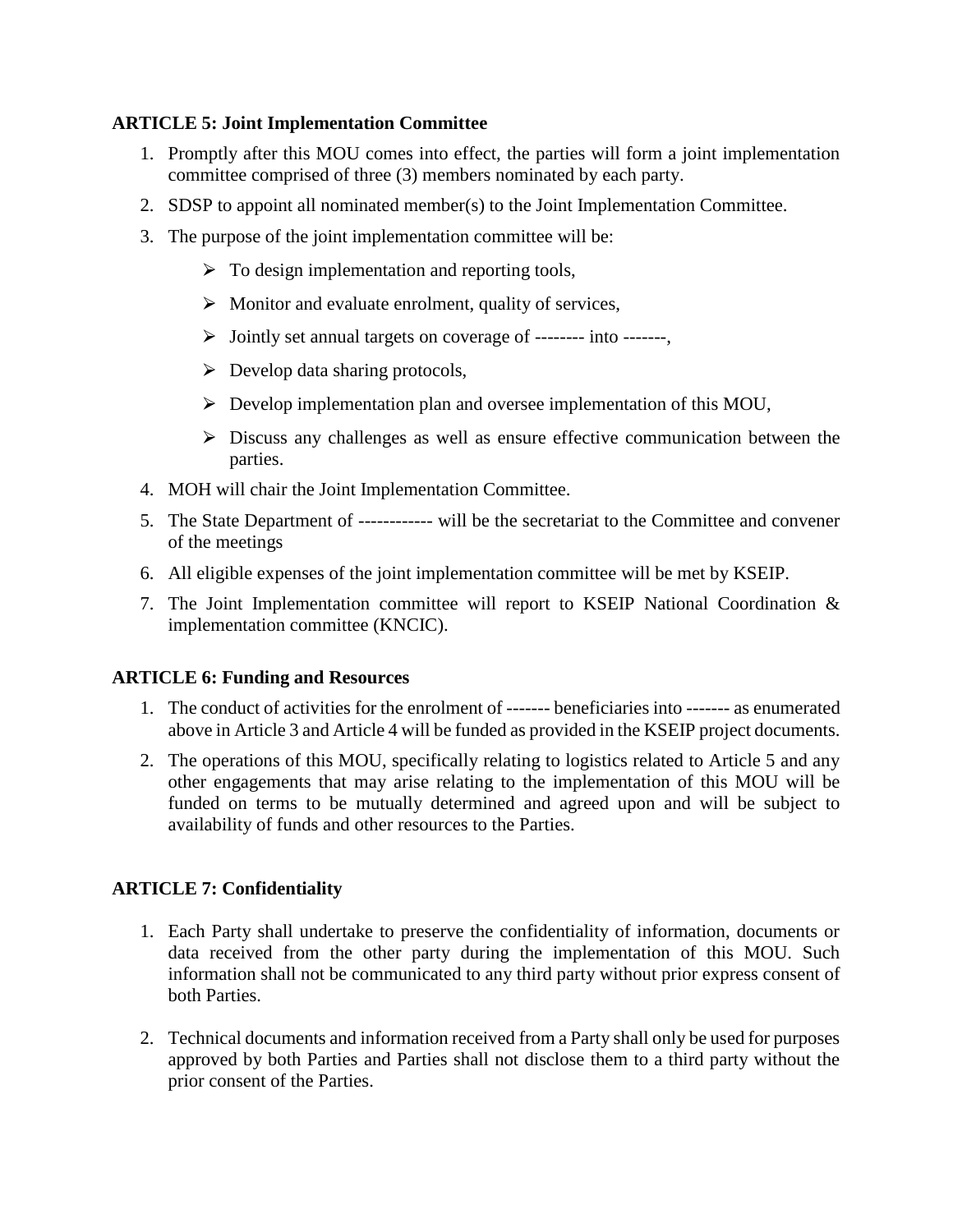3. In the event of termination of the MOU, the Parties agree that the preservation of confidentiality shall continue to apply in compliance with the data protection laws of Kenya.

### **ARTICLE 8: Notices**

- 1. Any notice, request or consent required or permission to be given or made pursuant to this MOU will be in writing.
- 2. Any such notice, request or consent will be deemed to have been given or made when delivered either in person to the authorized representative at the Head Office of the Party to whom communication is addressed or when sent by registered mail or by fax or by email to such Party at its registered address.
- 3. The Communication will be directed to:

**For the -------:**  The Principal Secretary

**For the -------:** 

# **For the ------- Board of Management:**

# **ARTICLE 9: Dispute Resolution**

Any dispute arising in connection with the interpretation or application of this MOU will be amicably settled through consultations or negotiations between the Parties.

# **ARTICLE 10: Legal Status of MOU**

This MOU merely constitutes a statement of the mutual intentions of the Parties and is not intended to and will not create any legal obligations between the Parties. Where the Parties intend to create such legal obligations, they will negotiate in good faith and form legal agreements.

# **Article 11: Intellectual Property Rights**

- 1. The Parties agree to exchange information relating to applicable domestic laws and regulations for the protection and enforcement of intellectual property rights. The Parties will cooperate to prevent the abuse of such rights and the infringement of such rights by competitors.
- 2. The Parties agree to support national and regional intellectual property rights organizations involved in enforcement and protection including capacity building of personnel.
- 3. Notwithstanding anything contained herein, a Party will own intellectual property rights in respect of any technology development, products and services development which were solely and separately developed by that party.

# **ARTICLE 12: Effective date and duration**

- 1. This MoU will be effective upon signature by the Parties.
- 2. The MoU will remain valid for a period of five (5) years unless:
	- a. The Parties enter into a further agreement in connection with the program; or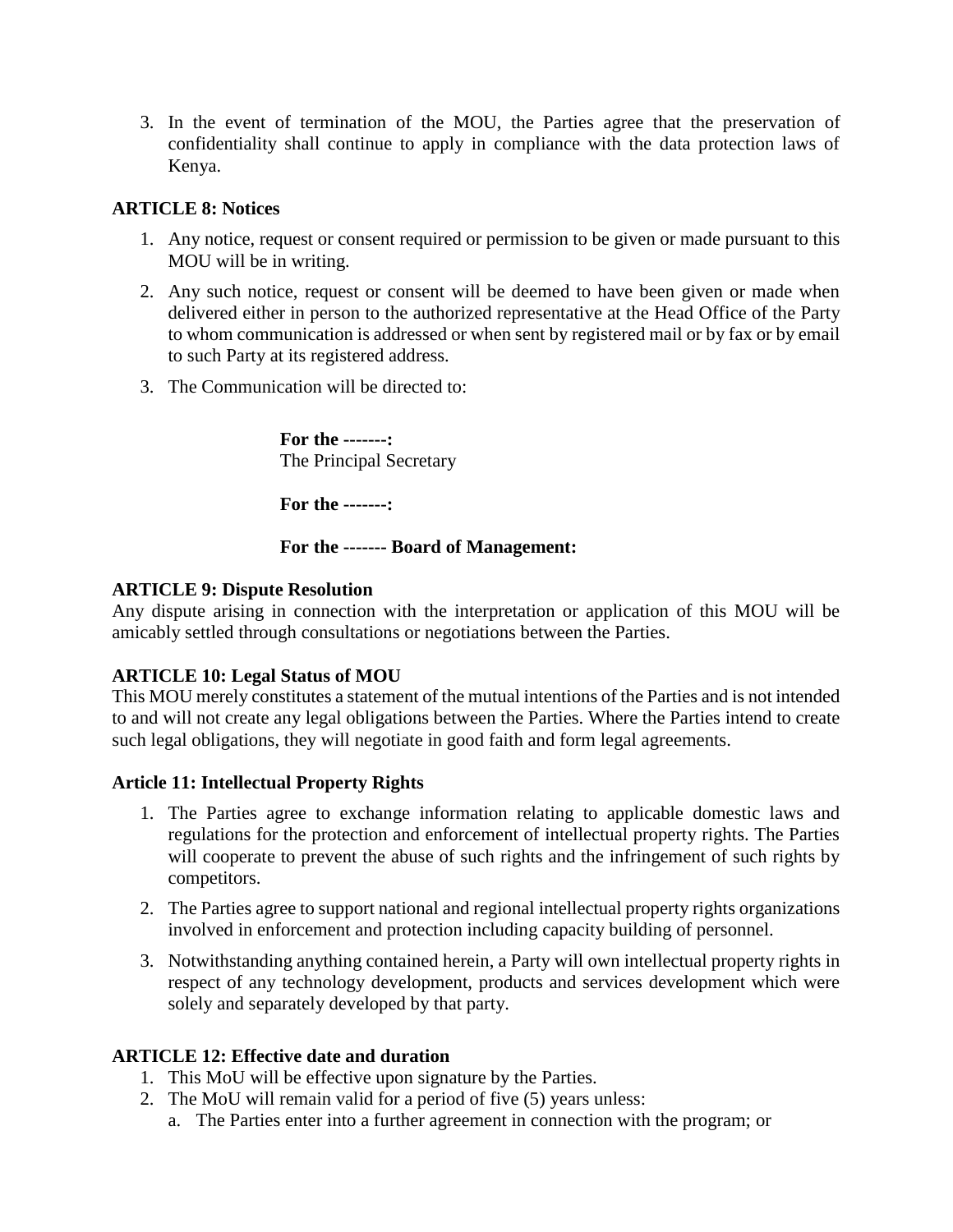- b. Such other date as the Parties may otherwise agree in writing; or
- c. Either of the Parties terminates the MoU as outlined in article 14 below.
- 3. The Parties will review the MOU six (6) months prior to the expiry date and may be extended in writing for a term to be agreed upon.

#### **ARTICLE 13: Amendment**

This MOU may be amended as may be required from time to time by mutual written consent of Parties. Such amendments will be signed and dated by all Parties prior to any changes being made and will come into effect on such a date as will be mutually agreed upon by the Parties and will form part of the MOU.

#### **ARTICLE 14: Termination**

- 1. Either Party may terminate this MOU by giving written notice of intention to terminate at least three (3) months before the termination date.
- 2. In the event of termination of the MOU, project cooperation agreements, and any project documents concluded pursuant to this MOU, may also be terminated in accordance with the termination provision contained in such agreements. In such case, the Parties will take the necessary steps to ensure that the activities carried out under the MOU and project documents are brought to an orderly conclusion.
- 3. The termination of the MOU will not affect any ongoing activities and programs under the Memorandum of Understanding, unless the Parties jointly decide otherwise.